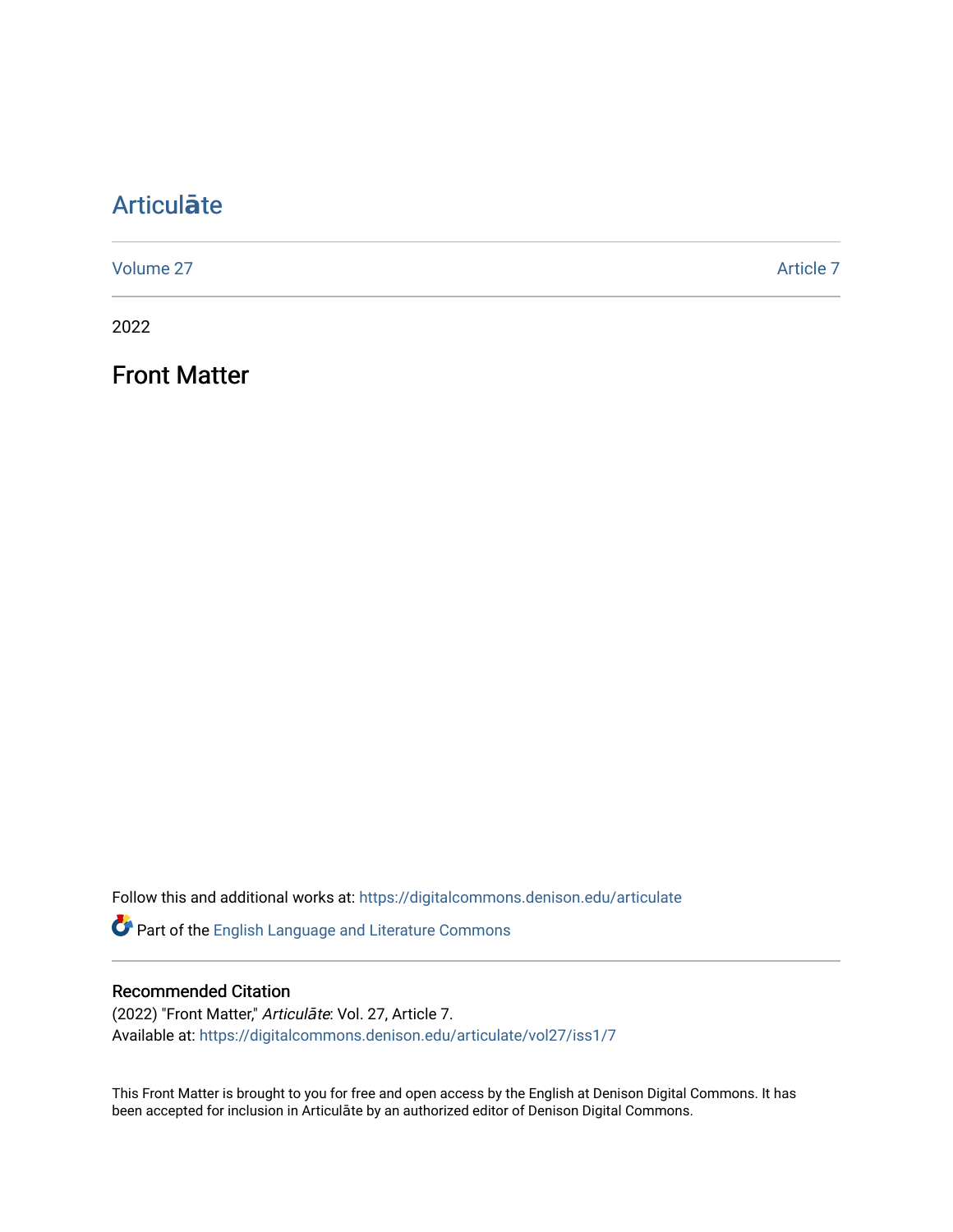

Spring 2022 Volume XXVII

*Cover art by Claire Keeley*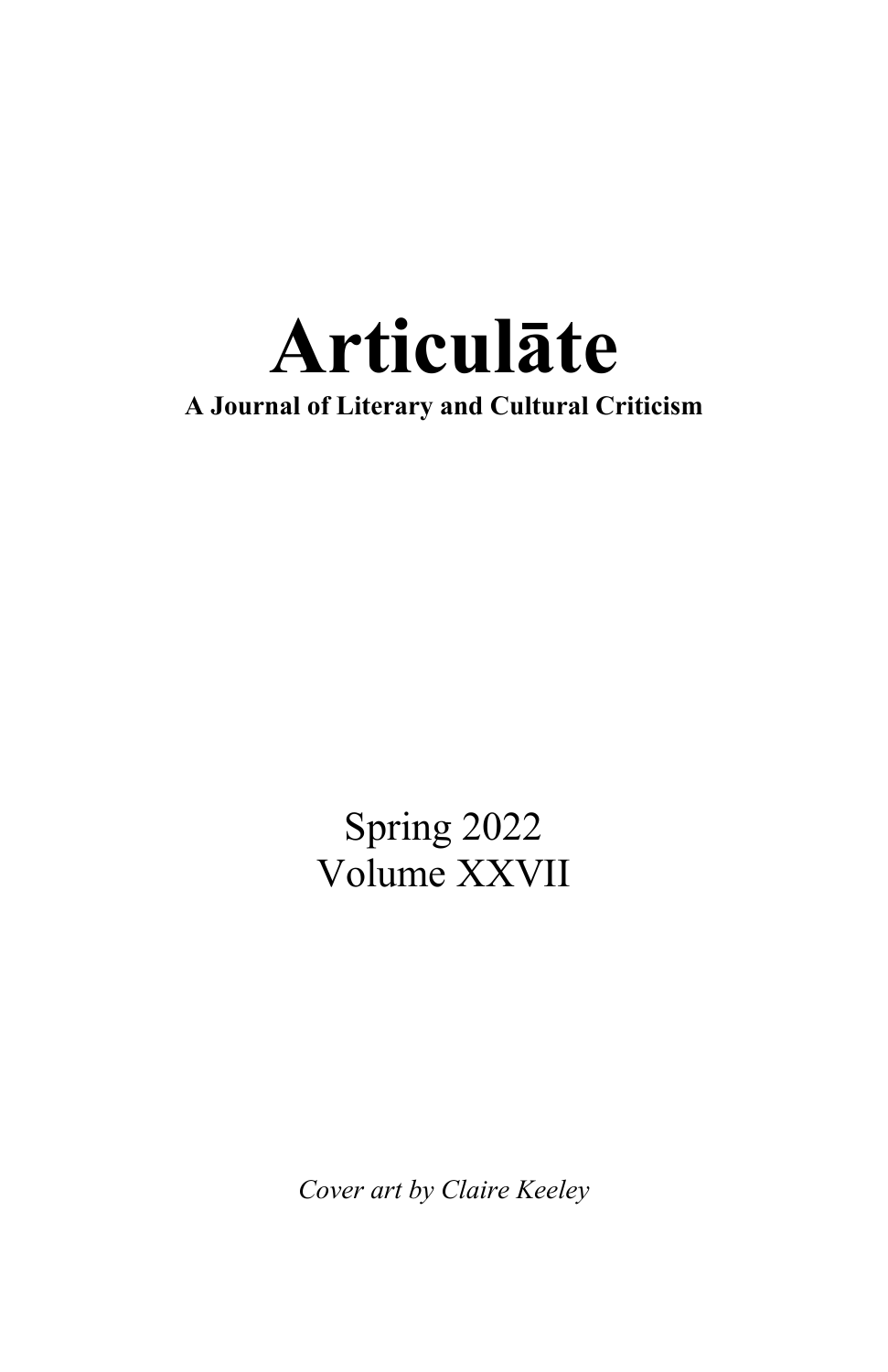## Call for Papers:

Articulāte is a student-authored and student-edited journal sponsored by the English Department. The editors of Articulāte are looking for submissions that demonstrate original thinking and strong scholarly research in their analysis of literary and/or cultural texts. Essays should not exceed fifteen typed, double-spaced pages. However, longer essays of exceptional quality may still be considered. Please use MLA citations.

Submissions for the 2022-2023 academic year should be emailed to articulate@denison.edu. Please submit the essay and a cover sheet as two separate PDF files. Remove your real name from the essay and put a pseudonym on each page of the essay. In the file name for your submitted essay, put your pseudonym followed by the word "articulate." In the file name for the cover sheet, include your real name and the word "articulate." The cover sheet should include your real name, your pseudonym, the title of your essay, the anticipated year of your graduation, and your email address. Writers must be Denison students at the time of submission, and by submitting their essays, they are agreeing to have them published on the University database of student journals if they are accepted for publication. The journal accepts submissions at any time during the academic year, although we generally issue a call for papers at the beginning of the spring semester and make final decisions in late March or early April.

**Senior Editor: Faculty Advisor:** Amelia Keefer '22 Dr. Sylvia Brown

**Assistant Editor:** Susannah Watson '24

**Editorial Board:** Spencer Crawford '22 Samara Benza '22 Emily Waters '22 Ava Reischuck '24

Department of English